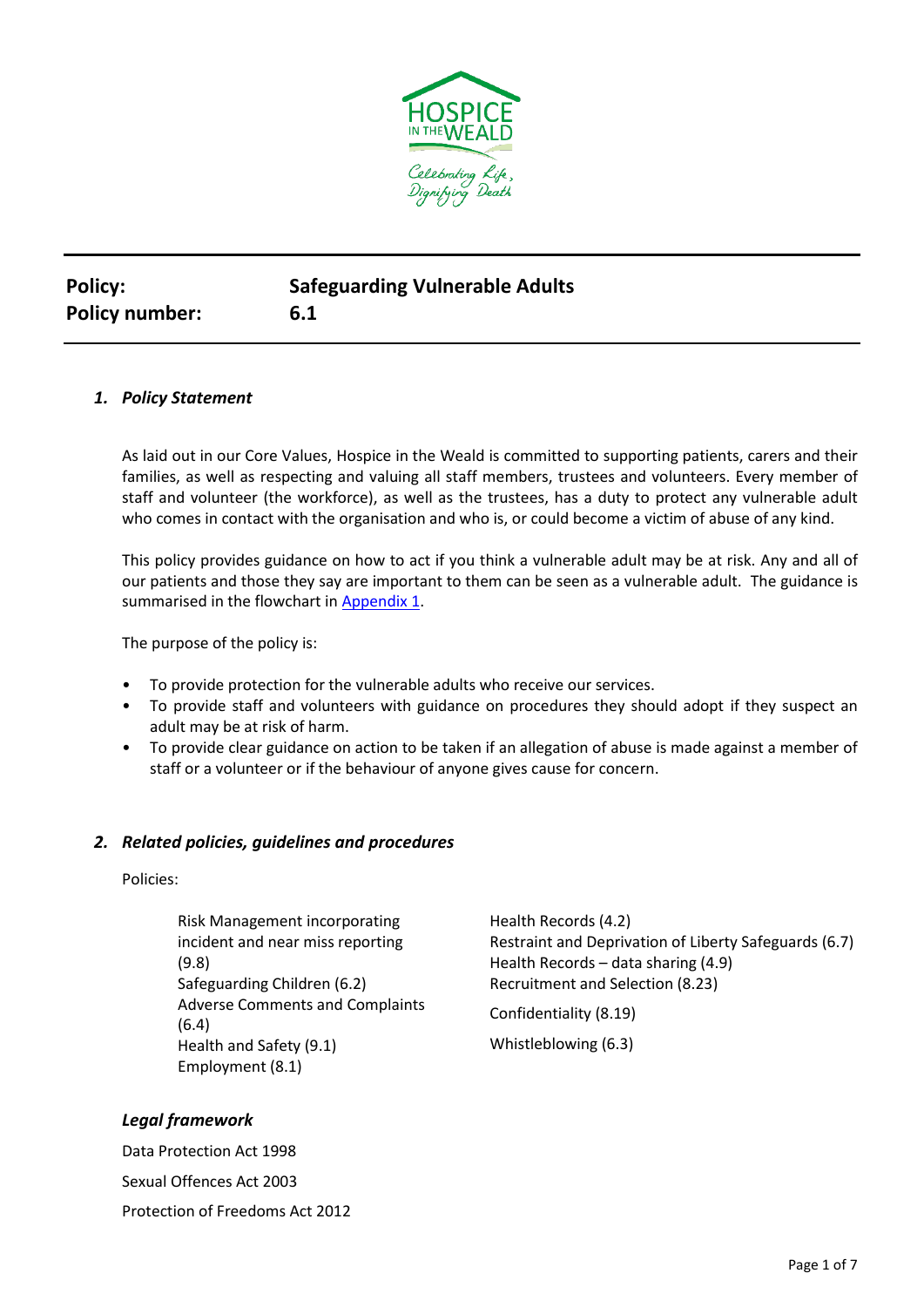# *3. Responsibility and Accountability*

| Policy formulation and review: | Michelle Ford, Care Director                                                                                                            |  |  |
|--------------------------------|-----------------------------------------------------------------------------------------------------------------------------------------|--|--|
| Approval:                      | CEO (via HLT)                                                                                                                           |  |  |
| Compliance:                    | All Staff and volunteers. Managers have a responsibility to ensure<br>volunteers in their service or department are aware of the detail |  |  |
|                                | in this policy and have the necessary information and<br>understanding to carry out their roles in line with this.                      |  |  |

## *4. Relevant Dates*

| Policy originated: | December 2003             |
|--------------------|---------------------------|
| Last Review Date:  | August 2016 & August 2019 |
| This Review Date:  | October 2021              |
| Next Review Date:  | October 2024              |

## *5. Aim of the policy*

This policy is for the use of the whole workforce and visitors.

The aim of the policy is to ensure a coherent and consistent approach to the prevention, identification, response to and management of potential and actual incidents which involve adult safeguarding.

The policy further aims to secure the safety of vulnerable adults by:

- a. Ensuring all staff are subject to rigorous recruitment procedures including DBS checks at the prevailing legally required level
- b. Ensuring all staff are given appropriate support and training in identifying and understanding the correct response to be taken to care for vulnerable adults
- c. Ensuring staff are aware of the need to be alert to the signs of abuse and know what to do with their concerns

# *6. Definition of Abuse*

"Abuse is a violation of an individual's human and civil rights by any other person or persons"<sup>3</sup>.

Abuse of a vulnerable adult may consist of a single act or repeated acts. It may occur as a result of a failure to undertake action or appropriate care tasks. It may be an act of neglect or an omission to act, or it may occur where a vulnerable person is persuaded to enter into a financial or sexual transaction to which they have not, or cannot, consent. Abuse can occur in any relationship and may result in significant harm to, or exploitation of, the individual.

Types of abuse include:

Physical abuse e.g.

- Restraining without justifiable reasons
- Inappropriate and unauthorised use of medication
- Inappropriate sanctions including deprivation of food, clothing, warmth and health care needs

Sexual abuse e.g.

- Sexual activity which takes place when the adult client is unaware of the consequences or risks involved
- Non-contact abuse e.g. voyeurism, pornography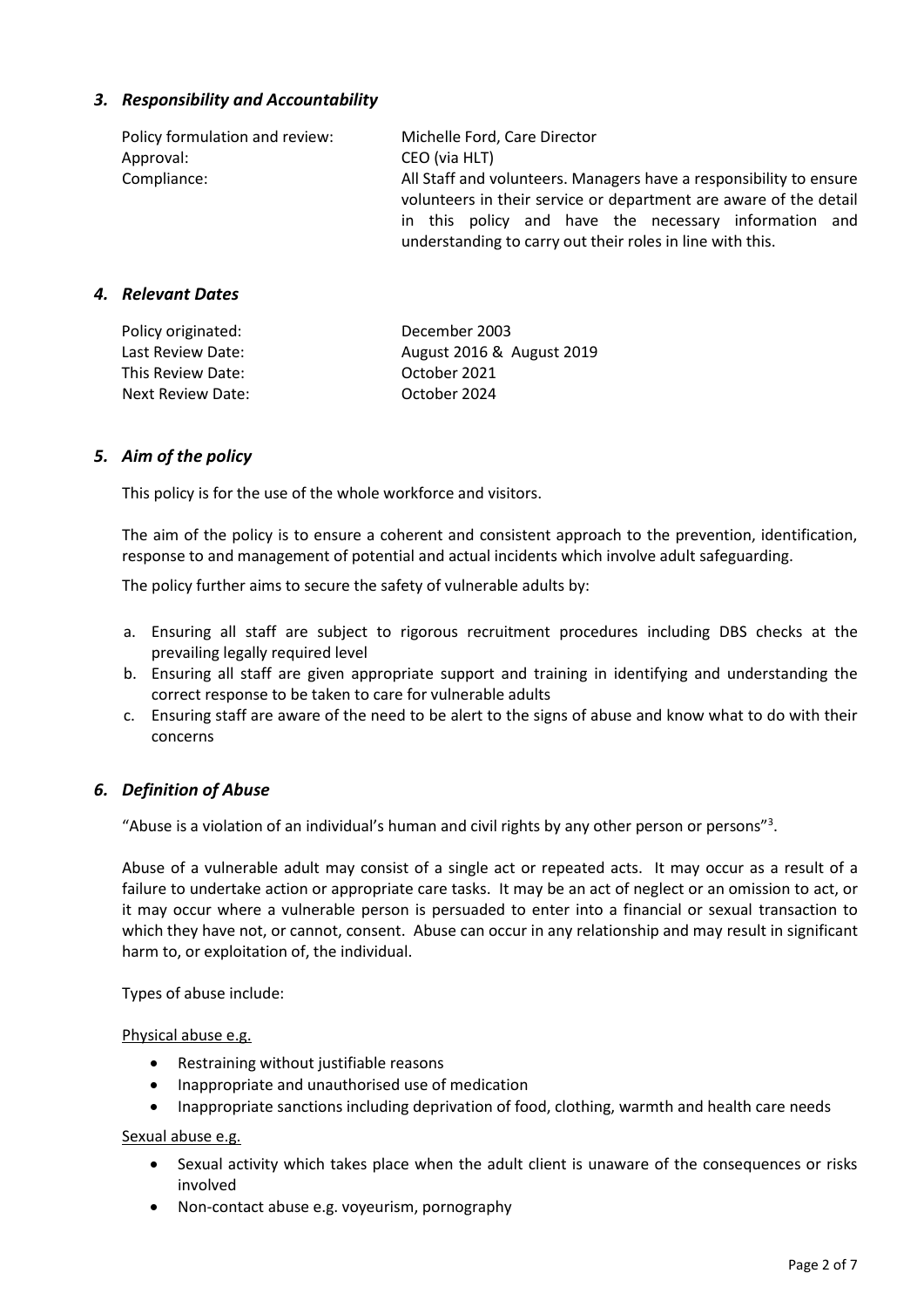#### Psychological abuse e.g.

- Verbal abuse
- Threats of punishment, intimidation or exclusion from services
- Deliberate denial of religious or cultural needs

### Financial abuse e.g.

- Misuse or theft of money
- Misuse or misappropriation of property
- Exploitation or pressure in connection with wills or inheritance

#### Neglect and acts of omission e.g.

- Ignoring care needs
- Failure to give medication
- Failure to give privacy and dignity

#### Discriminatory abuse e.g.

• Discrimination on any grounds including sex, race, colour, language, culture, religion, politics or sexual orientation

# **7. What is safeguarding and why is it important**

- Safeguarding means protecting vulnerable adults from physical, emotional or sexual abuse or neglect.
- Safeguarding is everyone's business, and in the case of suspected abuse, anyone involved is required to take immediate action and ensure the Designated Safeguarding Lead is informed immediately.

# *8. What to do if someone discloses abuse or if you think someone is being abused*

- a. Listen to the individual but do not try to investigate the incident further through interviewing them, gather the basic facts and inform them that you are taking them seriously.
- b. DO NOT discuss any allegations with family/friends if they are implicated in any way as this may invalidate any police enquiry.
- <span id="page-2-1"></span><span id="page-2-0"></span>c. Share your concerns with the 'Designated Safeguarding Lead': Paul Madden, Care Director. It is his job to to make sure that referrals are made as appropriate.
	- i. In his absence, the deputy Designated Safeguarding Lead is Jan Thirkettle, Clinical Director
	- ii. and in her absence the CEO or any Director.

<span id="page-2-2"></span>The 'Designated Safeguarding Lead' at Hospice in the Weald is:

Paul Madden, Care Director who can be contacted on: Work – 01892 820494 Personal mobile – 07595 245814

The deputy 'Designated Safeguarding Lead' at Hospice in the Weald is:

Jan Thirkettle, Clinical Director, who can be contacted on: Mobile – 07355 035160

The Designated Safeguarding Lead, deputy, CEO or Directors can discuss concerns with senior people in other agencies to help clarify whether further action is necessary. In some cases, no further action will be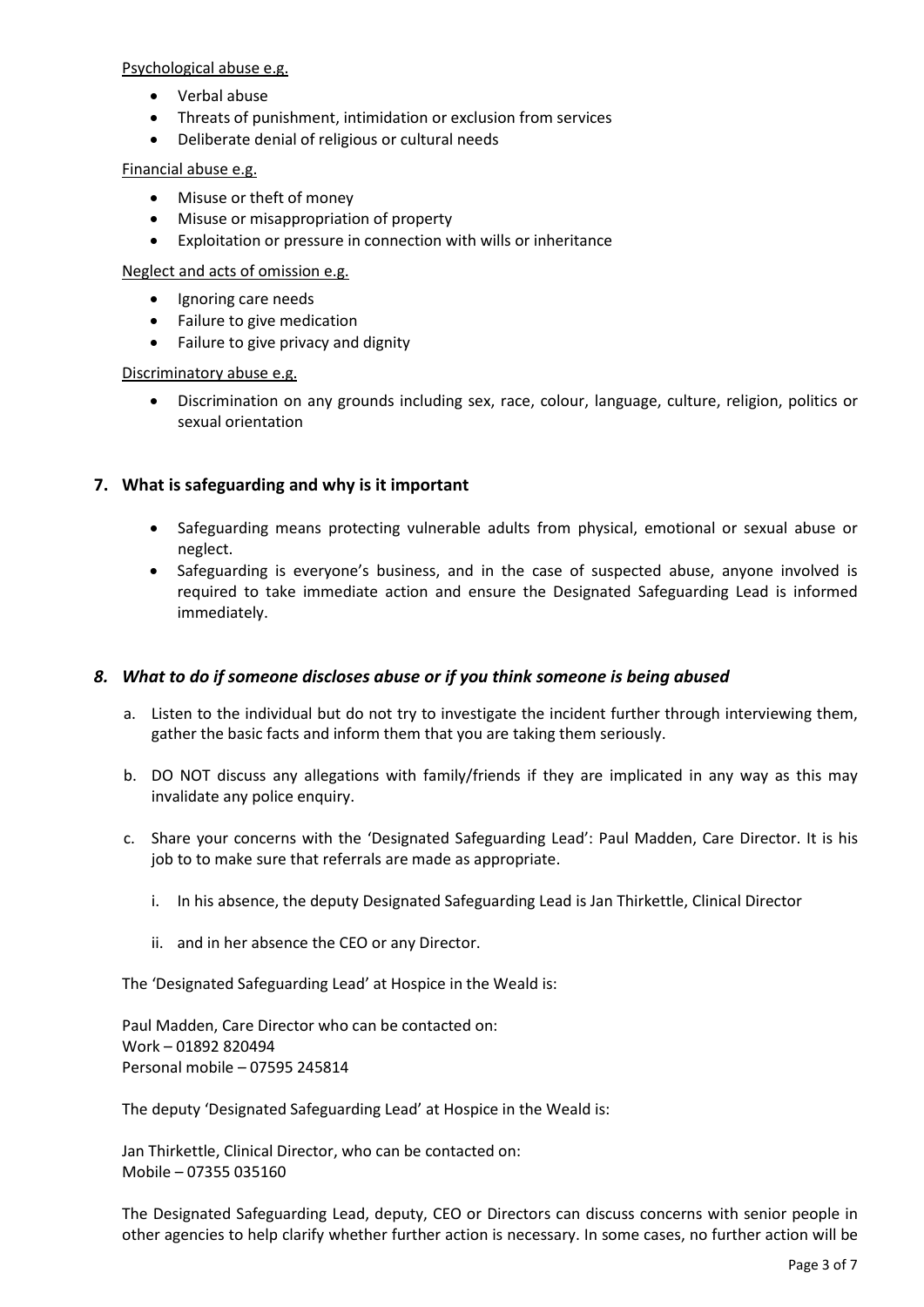needed; in others, for example where a crime may have been committed, a police investigation may take place.

(A flow chart detailing the procedure to be followed is found in **[Appendix 1](#page-6-0)**)

## d. **What to do if none of these people are available**

- i. Don't delay.
- ii. **If you cannot inform anyone from Hospice in the Weald as set out above [\(8.2.,](#page-2-0) [8.2.1.](#page-2-1), [8.2.2.](#page-2-2)) and you are worried that a vulnerable adult is in danger;**
	- **A) Make a referral to social services yourself.**
	- **B)** If you can't contact social services, phone the police.
	- **C)** In an emergency call 999.
	- **D)** Report your actions to your line manager, the Director on call, or the CEO at the earliest opportunity.
	- **E)** Record your actions carefully on the [Kent Adult Safeguarding Alert Form](https://www.kent.gov.uk/__data/assets/word_doc/0003/10884/Kent-Adult-Safeguarding-Alert-Form-KASAF.docx)  Stage 1 (Safeguarding-KASAF-Stage-1 (including for individuals living in East Sussex – see section 9). This form is available on line, details in the reference list and is stored with this policy.

Contact details of relevant organisations are as follows:

#### **Kent:**

Kent Adult Social Services - 03000 41 61 61 in office hours Kent Adult Social Services – 03000 41 91 91 out of office hours [social.services@kent.gov.uk](mailto:social.services@kent.gov.uk) **<http://www.kent.gov.uk/social-care-and-health/how-to-get-help/report-abuse>**

#### **East Sussex:**

Adult Social Services Phone - 0345 6080191 HSCC@eastsussex.gov.uk <http://sussexsafeguardingadults.procedures.org.uk/>

# *9. If your concerns include a member of staff or volunteer*

- a. Report your concerns directly to the Designated Safeguarding Lead, or deputy, or the CEO or any [Director.](#page-2-1)
- b. The safety of the vulnerable adult must come first as in all other cases.

# *10. Keeping Records*

- a. Make a record all discussions and keep a detailed account (that is signed and dated) in a secure place – if circumstances allow use the Safeguarding-KASAF-Stage-1.
- b. Use the person's own language as much as possible.
- c. Try not to elaborate by interpreting events or colouring them with your own views. Document any discussions with your manager (or other named professional), using Safeguarding-KASAF-Stage-1.

**Please use the link below to view/download the latest version of the** Safeguarding-KASAF-Stage-1-**. This link also includes guidance notes for completing the forms and where/how to send them**.

[http://www.kent.gov.uk/social-care-and-health/information-for-professionals/adult-protection/adult](http://www.kent.gov.uk/social-care-and-health/information-for-professionals/adult-protection/adult-protection-forms-and-policies)[protection-forms-and-policies](http://www.kent.gov.uk/social-care-and-health/information-for-professionals/adult-protection/adult-protection-forms-and-policies)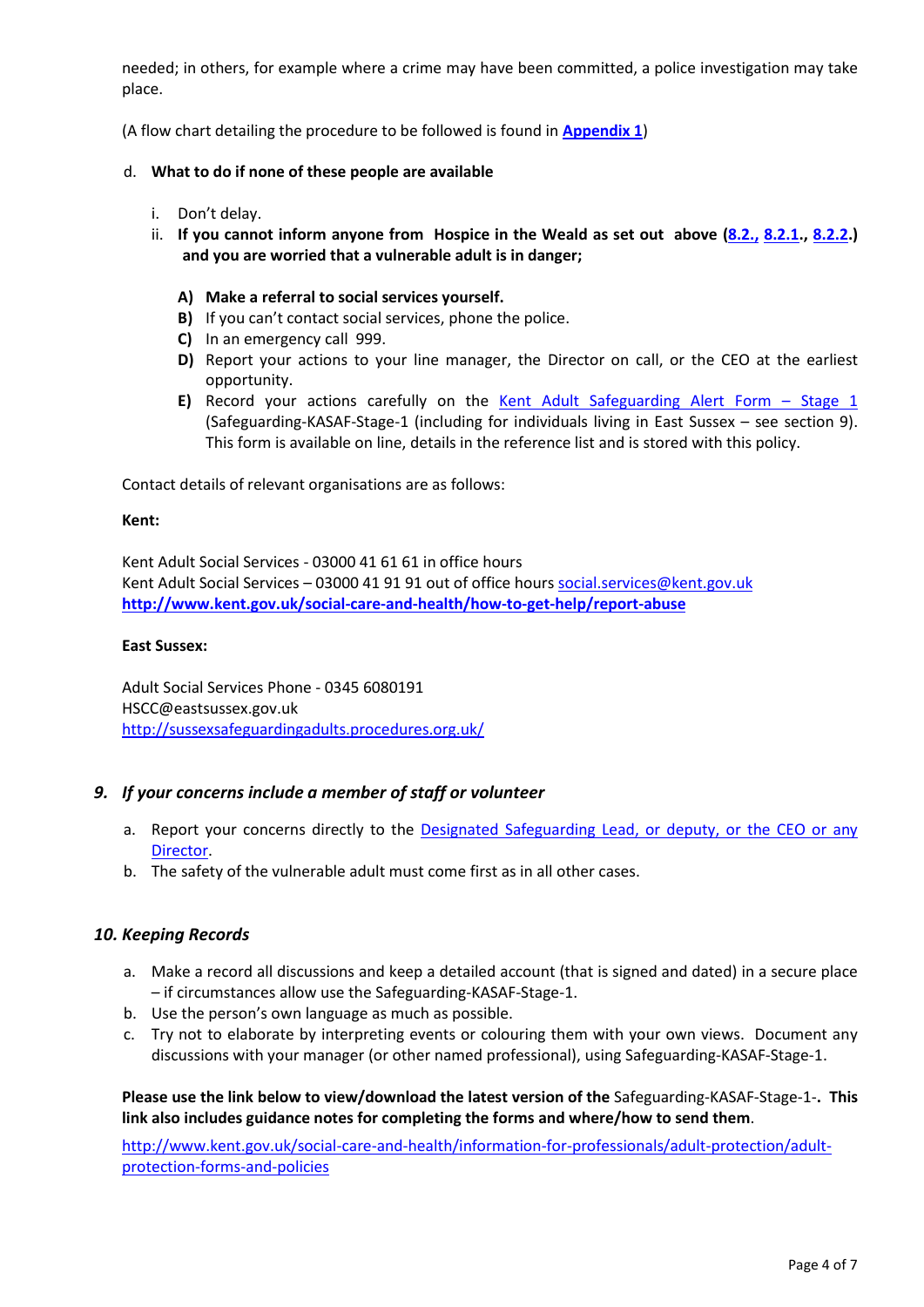- d. For those vulnerable adults living in East Sussex referrals are made to East Sussex social services by phone – they do not have a paper referral form, so use the Safeguarding-KASAF-Stage-1 form to record your conversation and actions.
- e. Documentation regarding HitW patients will be kept in their Hospice Electronic Care Record (ECR) and a copy of the Safeguarding-KASAF-Stage-1 should be scanned into their ECR Documentation regarding individuals who are not patients of Hospice in the Weald will be kept in a separate file for 10 years.

## *11. Sharing records*

The principles that should govern the sharing of information include:

- Confidentiality must not be confused with secrecy.
- Information will only be shared on a 'need to know basis' when it is in the best interests of the patient.
- Informed consent should be obtained but if it is not possible and other vulnerable adults are at risk, it may be necessary to override the requirement.
- It is inappropriate for agencies to give assurances of absolute confidentiality in cases where there are concerns about abuse, particularly in those situations when other vulnerable people may be at risk.

If a request for notes is made by an external agency, this request should be passed to the CEO who will assure themselves of the need for sharing of notes prior to releasing any confidential information and attempt to contact the patient or next of kin.

## *12. What will happen next*

Where it is within control of the Hospice, the alleged abuser will be separated from the person who uses our services and others who may be at risk, or the Hospice will manage the risk by removing the opportunity for abuse to occur.

If the case is referred to social services or the police, they will consider the concerns as a matter of urgency and decide together what action to take, taking account of the vulnerable person's wishes.

All the organisations involved (which could be the police, health professionals, Adult Social Care services or a voluntary organisation) will consider what they will do to prevent the abuse happening again and investigate the situation to see what caused it.

# *13. Safe Recruitment*

All of our staff and volunteers who will be working with patients or their families or friends in any capacity will have a Disclosure and Barring Service (DBS) check and a rigorous application process is followed including obtaining references from previous employers.

Even the most careful selection process, however, cannot identify everyone who may pose a risk to vulnerable adults and it is therefore vital that staff and volunteers talk to their manager or their Director immediately if they have concerns about the practice of others.

If any member of staff or volunteer has a conviction or a warning after the DBS check has been carried out, he/she must report this to the manager in writing within 7 days of the conviction or warning being given. Failure to notify the manager will result in Disciplinary Procedures being followed which may result in dismissal. We require a percentage of our workforce to undergo a further DBS check 3 years after they have started working for us.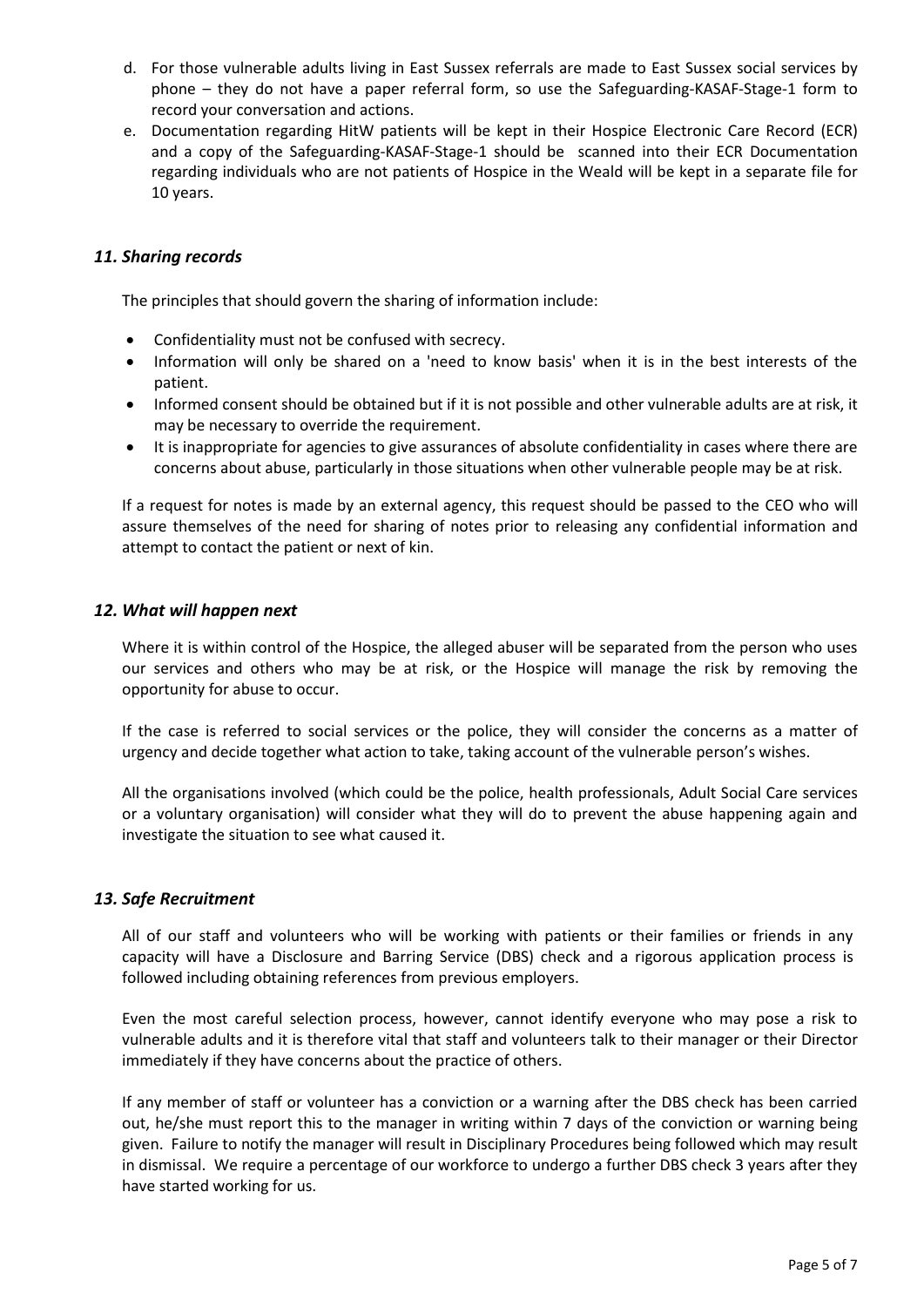# *14. Allegations towards a staff member or volunteer or if behaviour of anyone gives cause for concern.*

We recognise that any allegation of abuse against a member of staff or volunteer is distressing and difficult to handle. However, it is crucial that, if you have any concerns about the behaviour of another member of staff or volunteer, you raise this immediately with your manager or your Director or the Head of H R who will make sure that this is investigated appropriately, and that confidentiality is maintained.

If an adult makes an allegation against a member of staff or volunteer, you must raise this with the Designated Safeguarding Lead 'Safefgaurding Lead or her Deputy or the Head of Human Resources immediately.

# *15. Training*

All Clinical staff undertake an E-Learning package is available online and can be accessed via the tab entitled 'Adult Safeguarding Resource' under the Training & Development Chart section on HospiceWeb.

# *16. References*

- 1. Multi-Agency safeguarding Vulnerable Adults, Adult Protection Policy Protocols and Guidance for Kent and Medway July 2014 Accessed at [https://shareweb.kent.gov.uk/Documents/adult-Social-Services/adult-protection/adult-protection](https://shareweb.kent.gov.uk/Documents/adult-Social-Services/adult-protection/adult-protection-policies-protocols-and-guidance.pdf)[policies-protocols-and-guidance.pdf](https://shareweb.kent.gov.uk/Documents/adult-Social-Services/adult-protection/adult-protection-policies-protocols-and-guidance.pdf) 30.07.19
- 2. Edition 4 of the Sussex Safeguarding Adults Policy and Procedures 05.19 Accessed at <http://sussexsafeguardingadults.procedures.org.uk/#sthash.AF7JInj3.dpuf> 31.07.19

3. 'No Secrets' March 2000 Department of Health

[http://www.kent.gov.uk/social-care-and-health/information-for-professionals/adult-protection/adult](http://www.kent.gov.uk/social-care-and-health/information-for-professionals/adult-protection/adult-protection-forms-and-policies/adult-protection-form)[protection-forms-and-policies/adult-protection-form](http://www.kent.gov.uk/social-care-and-health/information-for-professionals/adult-protection/adult-protection-forms-and-policies/adult-protection-form) -Stage 1-Appendices Accessed 31.07.19